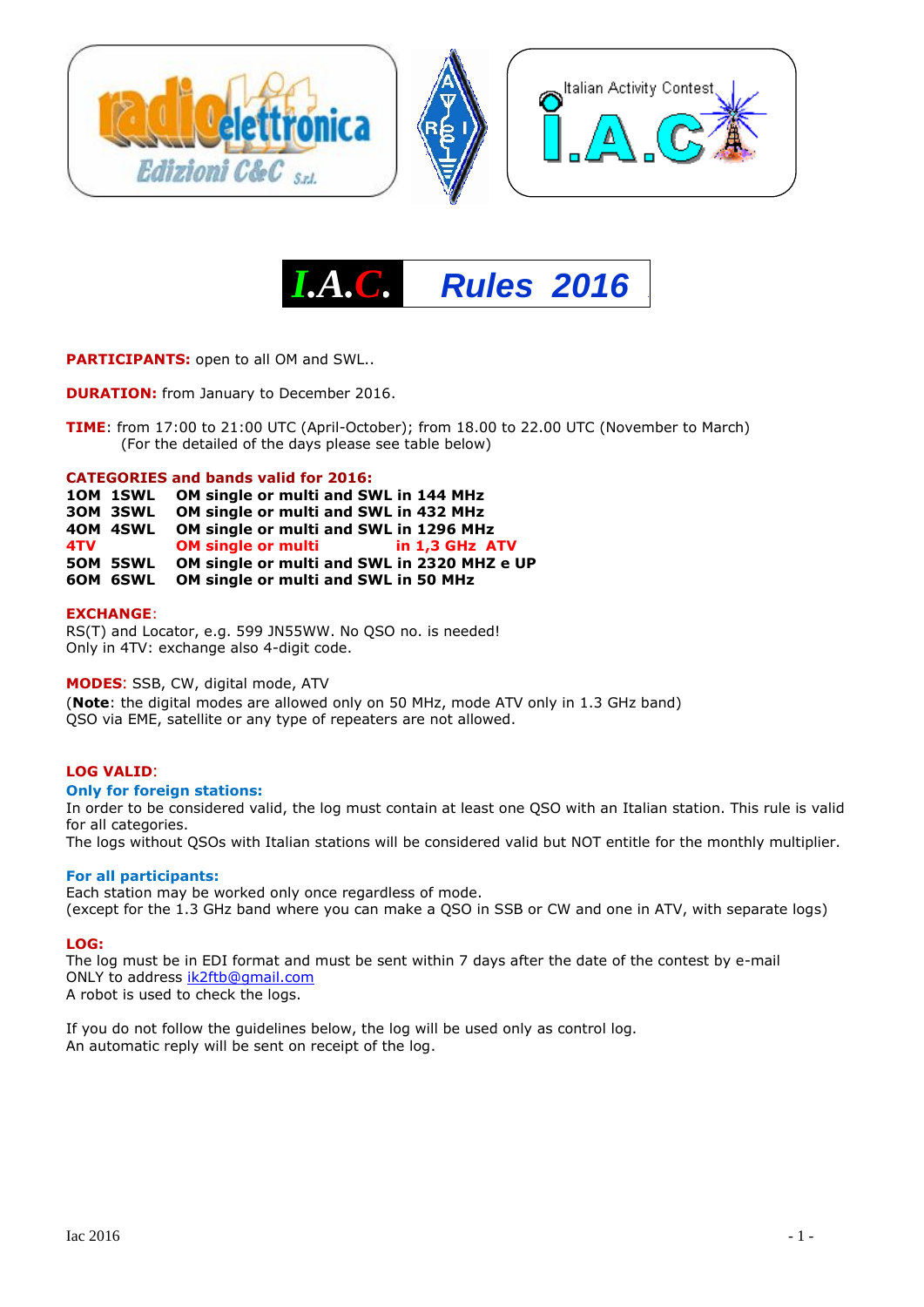The name of the EDI file must be composed as follows: *CATEGORY (space) CALL (space) MONTH participation .EDI* Exemple **1OM IK2FTB January.EDI 3OM IV3XXX February.EDI 52M IZ5XYZ April.EDI 53M I3YYY December.EDI 4TV IW6ATU July.EDI**

The "*object name*" of the email should be composed as follows: *CATEGORY (space) CALL (space) MONTH participation .EDI*

### **Please do NOT write anything else that could be not identifiable from the robot.**

**MONTHLY SCORE:** in all categories ONE point/ KM. (For the category "4TV" see the 'score in special section)

#### **TOTAL SCORE:**

Sum of the monthly scores multiply for the number of months of participation.

#### **For 2016 will be considered valid 11 months out of 12.**

If you participate in all 12 months it will be removed a month and its multiplier. (by default the minimum score acquired during the year).

#### **MINIMUM PARTICIPATION:**

To enter in the final classification, the participant must take part at least to 7 out of 12 months. **ONLY** in the **4TV category**, it will be considered valid 5 months of 12 to get in the final standings.

**SWL:** on this category only SWL can send their logs. The classification will be valid if there are in the standing at least two competitors.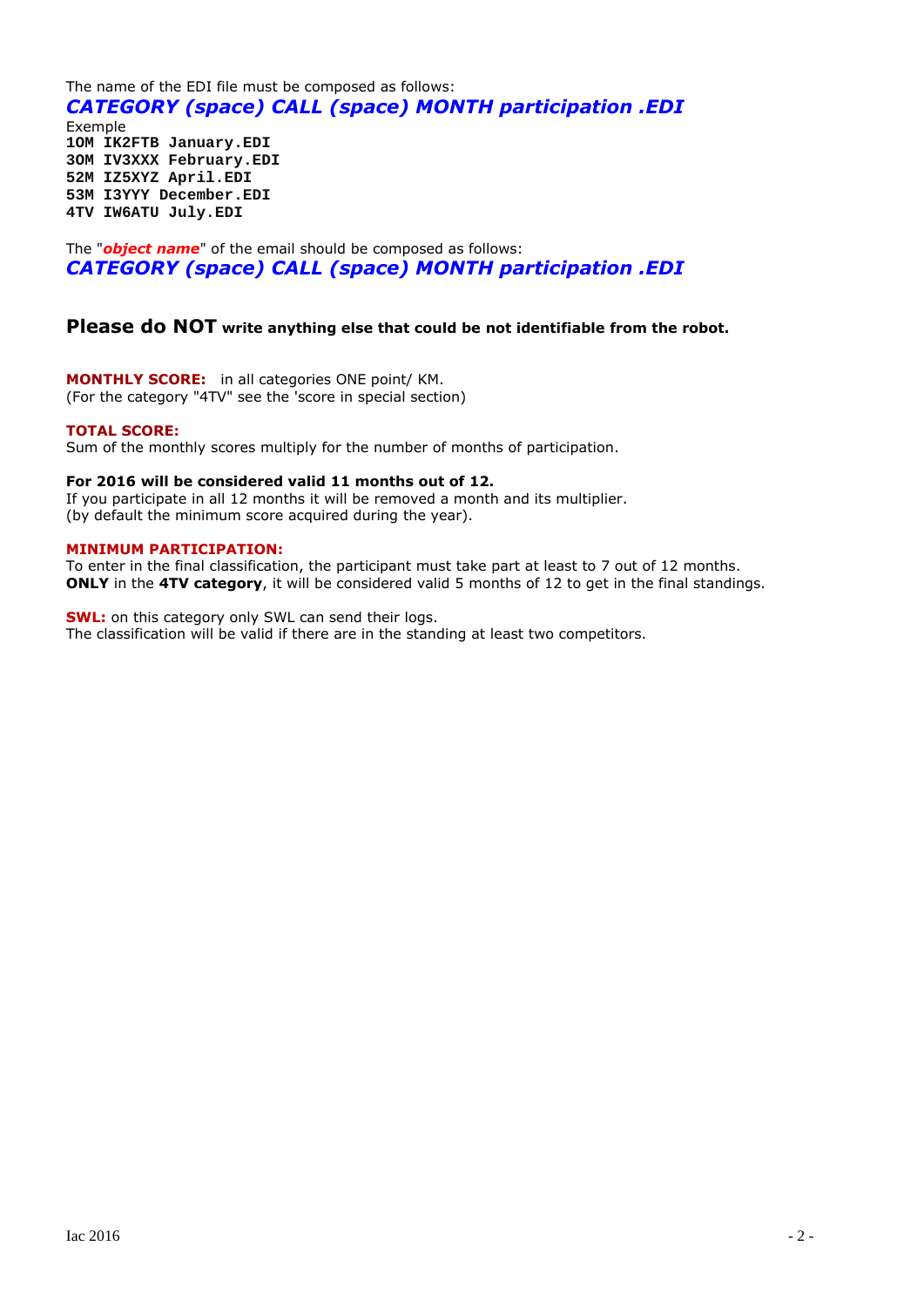**144 MHz –** first Tuesday of the month

**Category: 1OM** OM **1SWL** SWL **Modes:** CW – SSB

**432 MHz** - second Tuesday of the month

**Category: 3OM** OM **3SWL** SWL **Modes:** CW – SSB

**1296 MHz** - third Tuesday of the month

**Category: 4OM** OM **4SWL** SWL **Modes:** CW – SSB

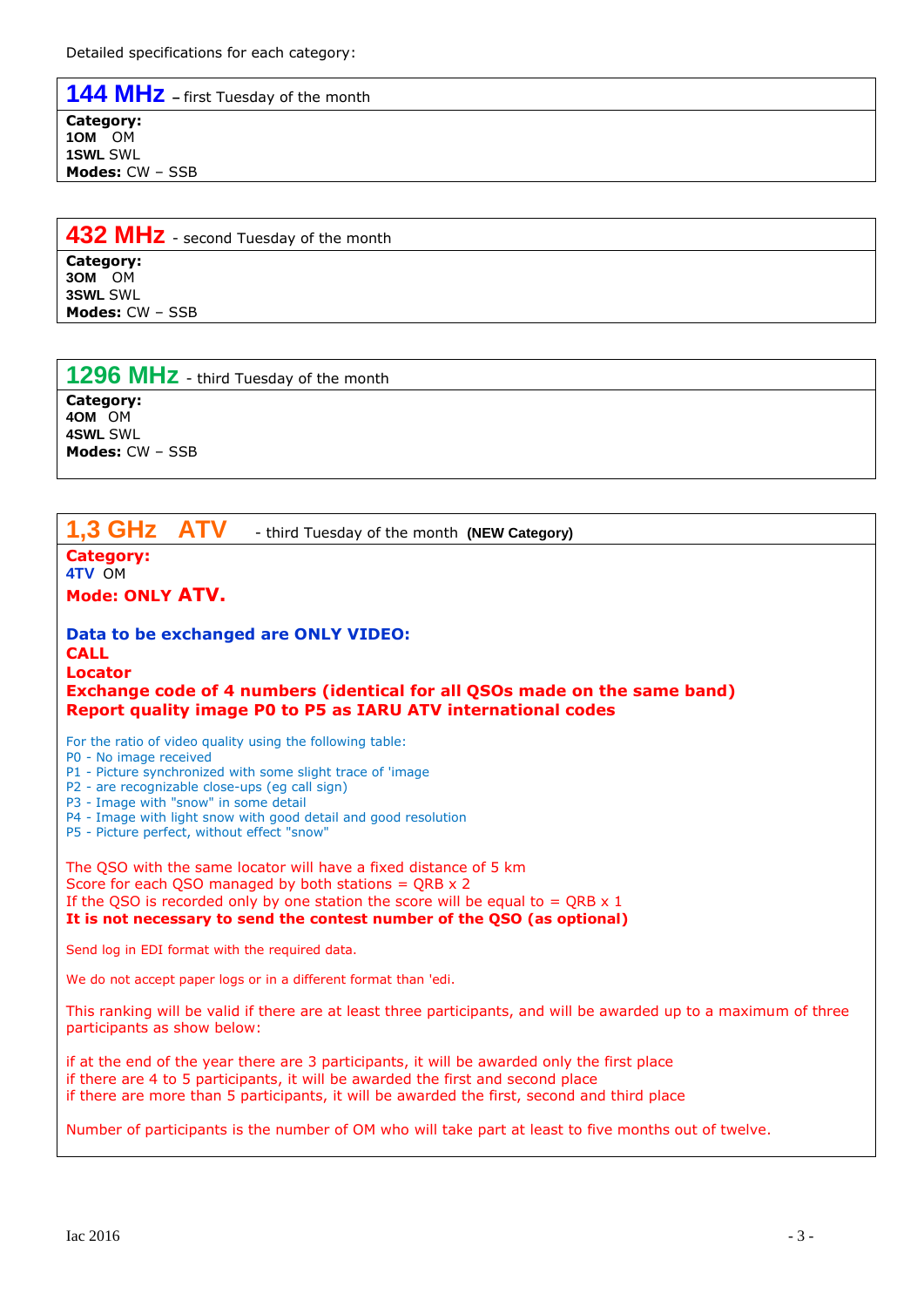**2320 MHz – 5760 MHz - 10368 MHz e up. -** fourth Tuesday of the month. **Category: 5OM** OM **5SWL** SWL **Modes :** CW – SSB This is a unique category, but entries must be separated for each bands follow example: 2320 MHz category on file edi: PSect=**51M** PBand=2,3 GHz 5760 MHz category on file edi: PSect=**52M** PBand=5,7 GHz 10 GHz category on file edi: PSect=**53M** PBand=10 GHz 24 GHz category on file edi: PSect=**54M** PBand=24 GHz 47 GHz category on file edi: PSect=**55M** PBand=47 GHz 76 GHz category on file edi: PSect=**56M** PBand=76 GHz In this category it's been introduced a coefficient of band as shown: 2320 MHz band the QRB will be multiplied x 2 5760 MHz band the QRB will be multiplied x 4 10 GHz band the QRB will be multiplied  $x$  5 24 GHz band the QRB will be multiplied  $x$  6 47 GHz band the QRB will be multiplied  $\times$  8<br>76 GHz band the ORB will be multiplied  $\times$  10 GHz band the QRB will be multiplied  $x$  10 It is up to the manager to calculate the total final score.

**50 MHz** - second Thursday of the month.

Category: **6OM** OM **6SWL** SWL **Modes:** CW – SSB – Digital

Please follow the IARU Reg.1 Band-Plan.

#### **Result:**

The results will be published within 60 days.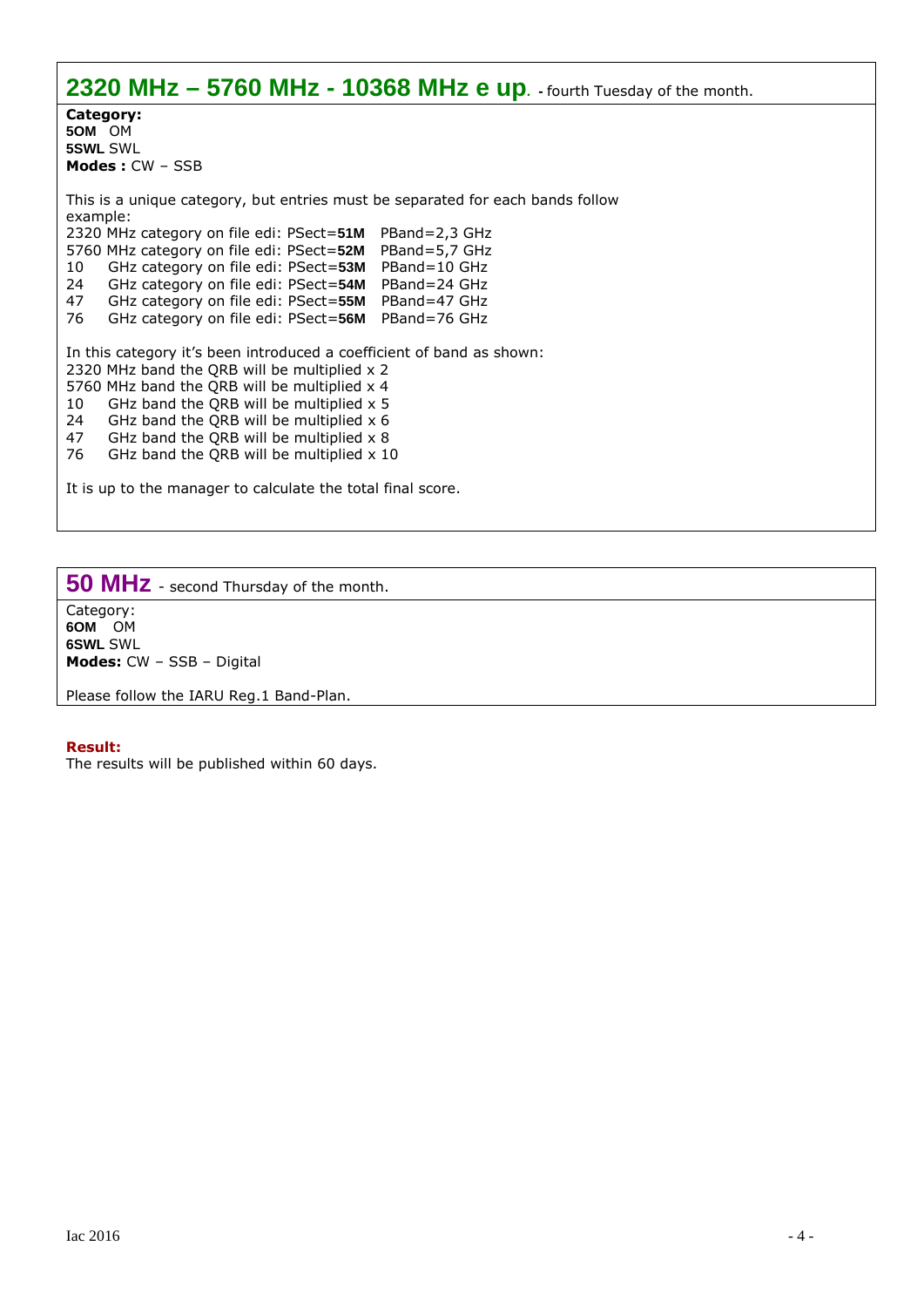**Awards:** For the categories 1OM, 3OM, 4OM, 5OM, 6OM the first three stations will be awarded as shown below:

*- If the winner is a non-Italian station ,it will be awarded: the first Foreign station, the first Italian station, the second station Italian*

*- If the winner is an Italian station, we will be awarded the first three as ranking.*

- If the top three are all non-Italian stations, it will be awarded the first station, the second station and the *first Italian station of the final ranking.*

*The SWL category will be awarded only the first station for each band with at least two competitors. If there is only one SWL station, this one should make all months valid (11 of 12) in order to be awarded.*

*For the 4TV category the rules are described in its section.*

If the winner of a category will be the same as the previous year (same band and category), he will be on the classification but will not be awarded.

Participants are invited to respect the IARU Reg. 1 BAND-PLAN.



**[http://www.radiokitelettron](http://www.radiokitelettronica.it/)i[ca.it/](mailto:radiokit@edizionicec.it) radiokit@edizionicec.it**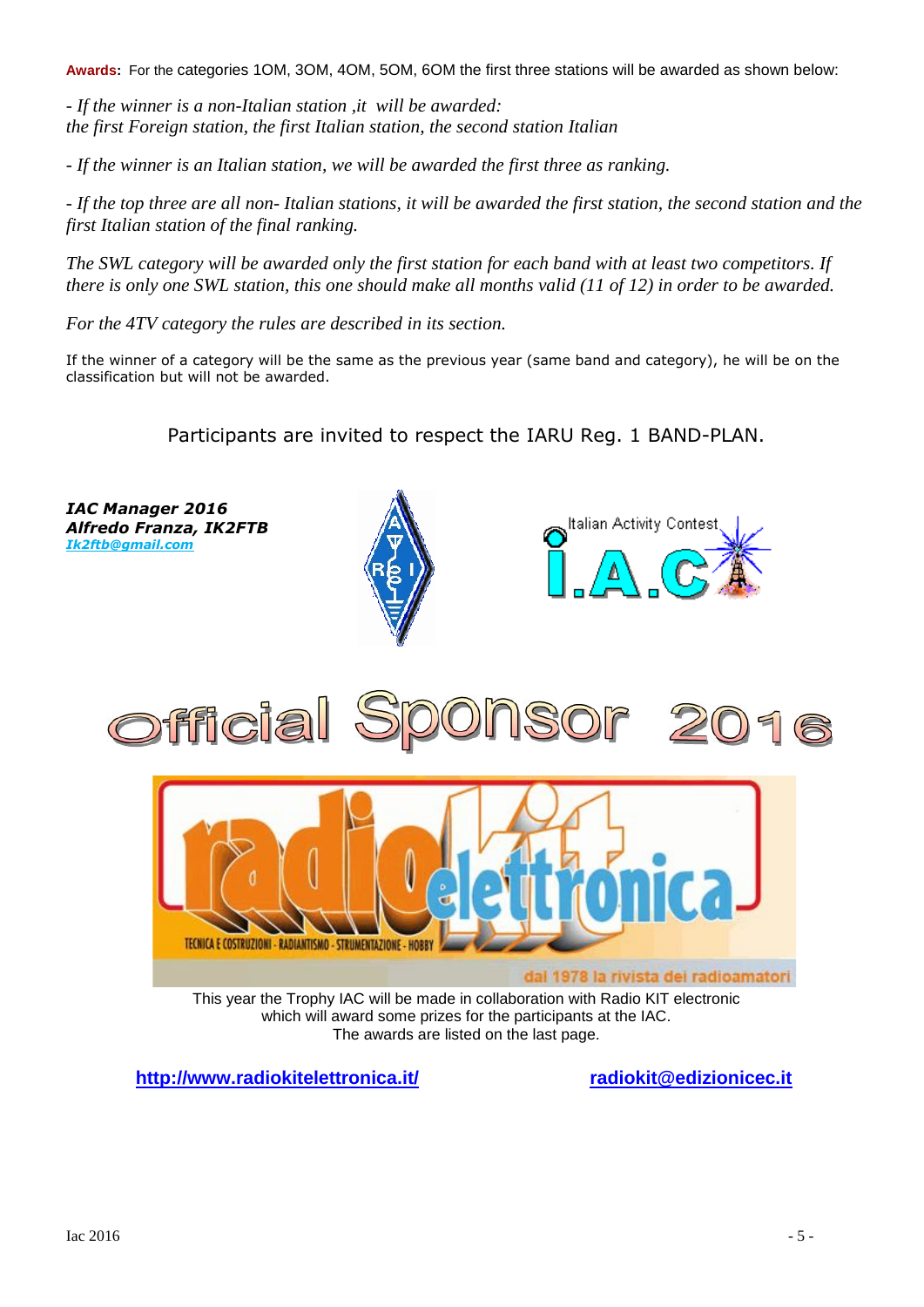# *I.A.C. 2016*

|                              | <b>Tuesday</b>                 |                                 |                                 |                            | Thursday                       |             |            |
|------------------------------|--------------------------------|---------------------------------|---------------------------------|----------------------------|--------------------------------|-------------|------------|
|                              | <b>First</b><br><b>144 MHz</b> | <b>Second</b><br><b>432 MHz</b> | <b>Third</b><br><b>1296 MHz</b> | <b>Fourth</b><br>2320 & up | <b>Second</b><br><b>50 MHz</b> | <b>TIME</b> |            |
|                              |                                |                                 |                                 |                            |                                | from (UTC)  | to $(UTC)$ |
| January                      | 5                              | 12                              | 19                              | 26                         | 14                             | 18          | 22         |
| Send logs before             | 12                             | 19                              | 26                              | 02-feb                     | 21                             |             |            |
| February                     | $\overline{\mathbf{2}}$        | 9                               | 16                              | 23                         | 11                             | 18          | 22         |
| Send logs before             | 9                              | 16                              | 23                              | 01-mar                     | 18                             |             |            |
| March                        | 1                              | 8                               | 15                              | 22                         | 10                             | 18          | 22         |
| Send logs before             | 8                              | 15                              | 22                              | 29                         | 17                             |             |            |
| April                        | 5                              | 12                              | 19                              | 26                         | 14                             | 17          | 21         |
| Send logs before             | 12                             | 19                              | 26                              | 03-mag                     | 21                             |             |            |
| <b>May</b>                   | 3                              | 10                              | 17                              | 24                         | 12                             | 17          | 21         |
| Send logs before             | 10                             | 17                              | 24                              | 31                         | 19                             |             |            |
| June                         | 7                              | 14                              | 21                              | 28                         | 9                              | 17          | 21         |
| Send logs before             | 14                             | 21                              | 28                              | $05 -$ lug                 | 16                             |             |            |
| July                         | 5                              | 12                              | 19                              | 26                         | 14                             | 17          | 21         |
| Send logs before             | 12                             | 19                              | 26                              | 02-ago                     | 21                             |             |            |
| <b>August</b>                | 2                              | 9                               | 16                              | 23                         | 11                             | 17          | 21         |
| Send logs before             | 9                              | 16                              | 23                              | 30                         | 18                             |             |            |
| <b>September</b>             | 6                              | 13                              | 20                              | 27                         | 8                              | 17          | 21         |
| Send logs before             | 13                             | 20                              | 27                              | $\overline{4}$             | 15                             |             |            |
| <b>October</b>               | 4                              | 11                              | 18                              | 25                         | 13                             | 17          | 21         |
| Send logs before             | 11                             | 18                              | 25                              | $01 - nov$                 | 20                             |             |            |
| <b>November</b>              | 1                              | 8                               | 15                              | 22                         | 10                             | 18          | 22         |
| Send logs before             | 8                              | 15                              | 22                              | 29                         | 17                             |             |            |
| December<br>Send logs before | 6                              | 13                              | 20                              | 27                         | 8                              | 18          | 22         |
|                              | 13                             | 20                              | 27                              | 03-jan                     | 15                             |             |            |
|                              | 10M                            | 30M                             | <b>40M 4TV</b>                  | 50M                        | 6OM                            |             |            |

*I.A.C. Manager 2016 Alfredo Franza, IK2FTB [Ik2ftb@gmail.com](mailto:Ik2ftb@gmail.com)*



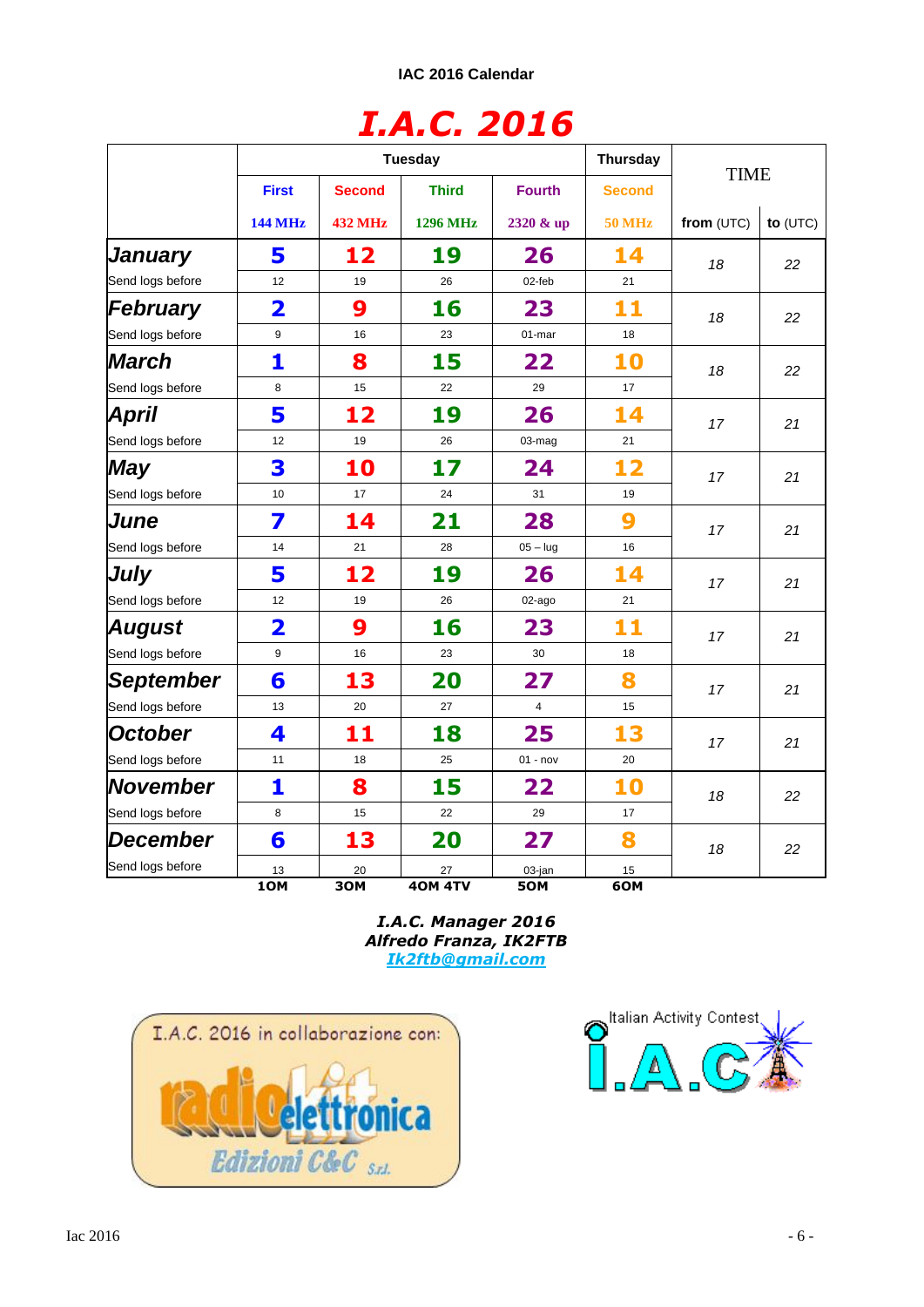# Extra Annual Competition 2016

In 2016 there will be the participation of a magazine of the sector that is giving away some prizes for the participants



They w ill be up for grabs the follow ing prizes:

four digital annual subscriptions, available on tablet or PC.



*2 annual subscriptions to the magazine in digital electronics Radiokit*

*2 half-yearly subscriptions to the magazine in digital electronics Radio KIT*





one tablet model Asus Memo Pad 7

two digital multimeters

**[http://www.radiokitelettron](http://www.radiokitelettronica.it/)i[ca.it/](mailto:radiokit@edizionicec.it) radiokit@edizionicec.it**